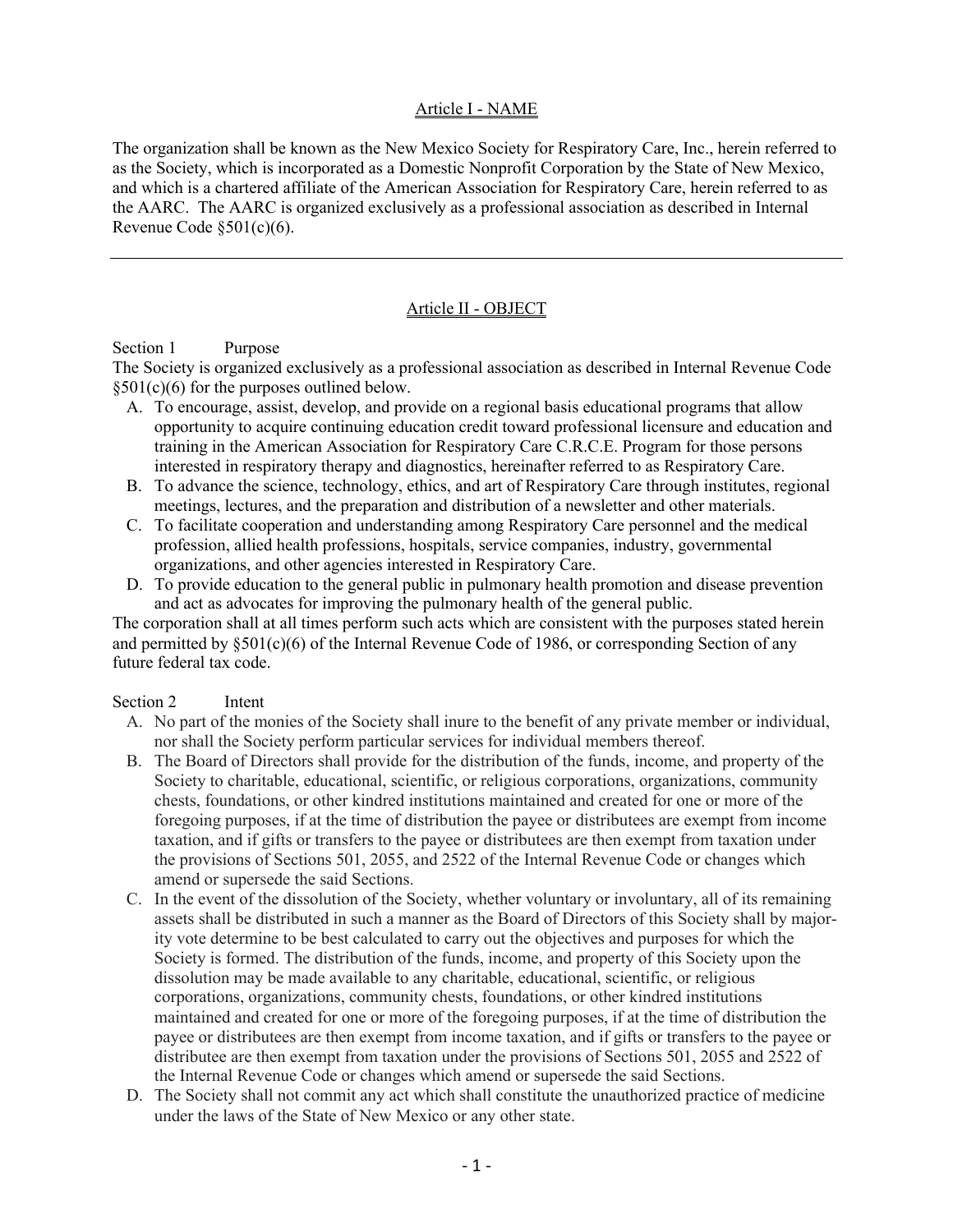# Article III - Membership

Section 1 Classes: The Society shall have members. The membership of this Society shall include three classes: Active Member, Associate Member, and Special Member. Members of the Society shall be bound by the Articles of Incorporation, Bylaws, standing rules, AARC code of ethics, and other rules, regulations, policies, and procedures adopted from time to time by the Society.

Section 2 Active Members: Individuals are eligible for active membership if they are employed in the State of New Mexico, are active members of the AARC in good standing, and meet one of the following criteria: (1) are legally credentialed as a respiratory care professional or (2) are a graduate of an educational program in Respiratory Care Accredited by an AARC-recognized agency, or (3) Hold a credential issued by an AARC-recognized agency. An individual who was an AARC active member in good standing on December 8, 1994, will continue as such provided his/her membership remains in good standing. Active Members in good standing shall be entitled to all the rights and privileges of membership of the Association including: the right to hold office, hold committee chairs, and vote.

Section 3 Associate Members: Individuals will be classified as associate members if they hold a position related to Respiratory Care and do not meet the requirements to become active members. Associate members shall have all of the rights and privileges of the Society except that they shall not be entitled to hold office, vote, or serve as chair of any standing committee of the Society. There shall be the following subclasses of associate membership:

- A. Student Member: Individuals will be classified as student members if they meet all of the requirements for associate membership and are enrolled in an educational program in Respiratory Care Accredited by, or in the process of seeking accreditation from an AARC-recognized agency.
- B. Physician Member: Individuals will be classified as physician members if they meet all of the requirements for associate membership and are duly licensed as doctors of medicine or osteopathy.
- C. Industrial Member: Individuals will be classified as industrial members if they meet all of the requirements for associate membership and their primary occupation or business or a majority of their business time is directly or indirectly devoted to the manufacture, sale, or distribution of equipment or product which is directly or indirectly used in the area of Respiratory Care.

Section 4 Special Member: There shall be the following subclasses of Special Membership:

- A. NMSRC Life Member: Life members shall be members who have rendered outstanding service to the Society as active members. Life membership may be conferred by a majority affirmative vote of the Board of Directors. Life members, with AARC membership in good standing, shall have all the rights and privileges of membership of the Society, including the right to hold office, hold committee chairs, and vote.
- B. NMSRC Honorary Member: Honorary members shall be persons who have rendered distinguished service to the field of Respiratory Care. Honorary membership may be conferred by a majority affirmative vote of the Board of Directors. Honorary members shall have all the rights and privileges of associate membership of the Society.
- C. General Member: General members shall be individuals who have an interest in Respiratory Care and who do not qualify for other membership classifications. General members shall have all the rights and privileges of associate membership in the Society.

# Section 5 Ethics

If the conduct of any Society member shall appear, as reported by the Society or by the AARC Judicial Committee, to be willful violation of the Bylaws or standing rules of this Society or the AARC or prejudicial to this Society's interests as defined by the AARC's Code of Ethics, the Board of Directors may, by two-thirds (2/3) vote of its entire membership, suspend, expel, or censure such a member. A motion to recommend the suspension or expulsion of such a member may be made at the next regular meeting of the Board of Directors. All suspension or expulsion actions shall be reported to the AARC Judicial Committee.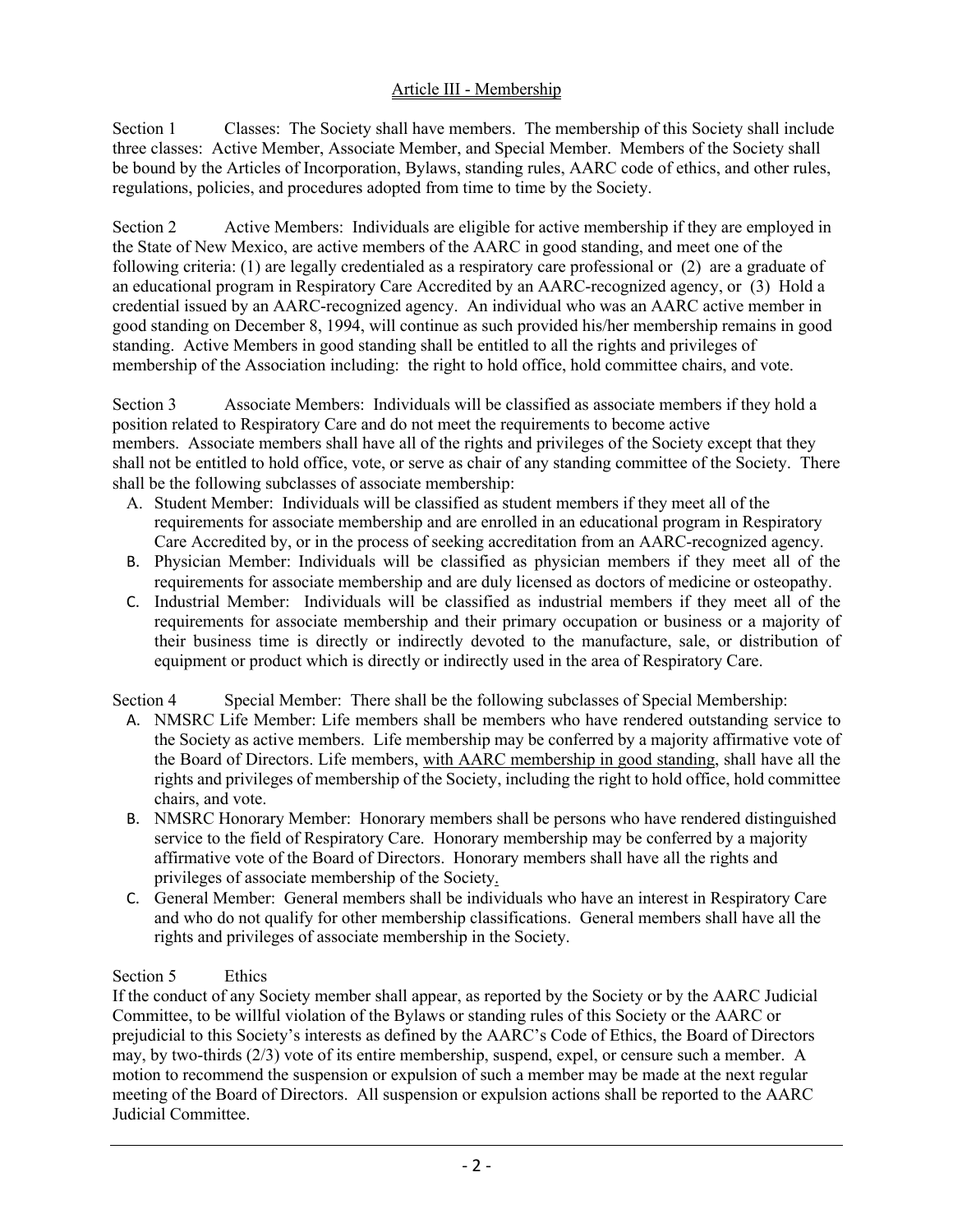# Article IV - Officers

#### Section 1 Officers

The Officers of the Society shall be a President, a president-elect (who automatically succeeds to the presidency when the President's term expires), a Vice President, an Immediate Past President, a Secretary, a Treasurer.

### Section 2 Term of Office

The term of office for Society Officers shall be for one (1) year for Vice President and Past President and two (2) years for President, Treasurer and Secretary. The term shall begin January 1<sup>st</sup> following the annual membership meeting. The President, president-elect and immediate Past President shall not serve more than one (1) consecutive term in the same office. The Vice President, Secretary, and Treasurer shall not serve more than two (2) consecutive terms in the same office.

### Section 3 Duties of Officers

A. President.

The President shall succeed from the office of President-Elect and be from the Active or Life membership of the Society. He or she shall be the chief executive officer of the Society, and shall have general and active management of the business of the Society and shall see that all orders and resolutions of the Board are carried into effect. He or she shall be an Ex-Officio member of all standing committees and shall have the general powers and duties of supervision and management usually vested in the office of President of a Domestic Non-Profit Corporation by the State of New Mexico.

B. President-Elect

The President-Elect shall become acting President in the event of the President's absence, resignation, or disability. He or she shall perform such other duties as shall be assigned by the President of the Society.

C. Vice President.

The Vice President shall perform the duties and exercise the powers of the president-elect during the absence or disability of the president-elect.

D. Immediate Past President.

The Immediate Past President shall service as a resource and historical perspective regarding financial and legislative business on the Board of Directors for the Society.

E. Secretary.

The Secretary shall attend all meetings of the Board of Directors, and of the Executive Committee, and shall preserve in books of the Society true minutes of the proceedings of all such meetings. He or she shall safely keep in his or her custody the corporate Seal of the Society and shall have authority to affix the same to all instruments where its use is required. He or she shall give all notices required by statute, bylaw, or resolution, and shall perform such other duties as may be delegated to him or her by the Board of Directors or by the Executive Committee.

F. Treasurer.

The Treasurer shall be elected by and from the Active and Life membership. The Treasurer shall have custody of all Society funds and securities, shall keep in books belonging to the Society full and accurate accounts of all receipts and disbursements, and shall deposit all monies, securities, and other valuable effects in the name of the Society in such depositories as may be designated for that purpose by the Board of Directors. The treasurer shall disburse the funds of the Society as may be ordered by the Board, taking proper vouchers for such disbursements, and shall render to the President and Directors at the regular meetings of the Board, and whenever requested by them, an account of all his or her transactions as Treasurer and of the financial condition of the Society.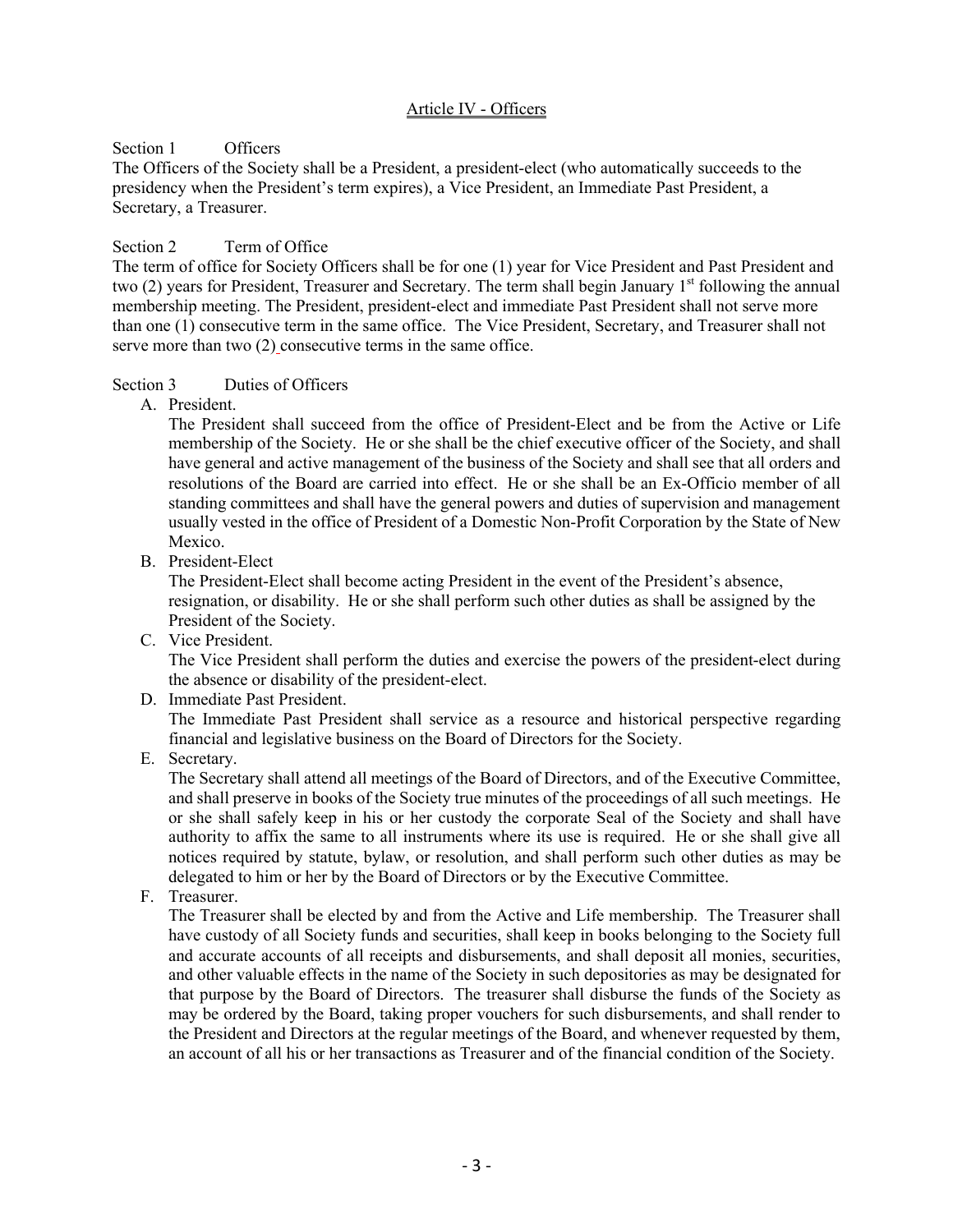Section 4 Vacancies in Office of Directors

- A. In the event of a vacancy in the office of President, the president-elect shall become acting President to serve the unexpired term and shall also serve his or her own term as President.
- B. In the event of a vacancy in the office of president-elect, the Vice President shall assume the duties, but not the office, of the president-elect and shall also continue to service his or her own office until the next scheduled meeting of the Board of Directors at which time the Board will elect a qualified member to fill the vacancy.
- C. In the event of a vacancy in the office of Vice President, Secretary, or Treasurer-elect, the Board of Directors shall, at its next scheduled meeting, elect a qualified member to service the unexpired term of the vacant office.
- D. In the event of a vacancy in the office of Treasurer, the Treasurer-elect shall become acting Treasurer to serve the unexpired term and shall also serve his or her own term as Treasurer. If there is no sitting Treasurer-elect, the Board of Directors shall, at it's next scheduled meeting, elect a qualified member to service the unexpired term of the vacant office.

### Article V - Board of Directors

Section 1 Number and Powers: The business, property, and affairs of the Society shall be managed and vested by its Board of Directors. The Board of Directors shall be comprised of twelve (12) Directors. Each Director may serve no more than two (2) consecutive terms in the same office. In the case of Delegates, they may only serve through two (2) consecutive election cycles. The powers of the Board of Directors:

- A. Power to Increase or Decrease The Number of Directors: By a two-thirds (2/3) vote of the entire Board of Directors, the Board may increase or decrease the number of Directors at its discretion. However, no action by the Board of Directors in decreasing the number of Directors shall have the effect of shortening any Director's term of office. Notwithstanding this provision, the Board may not decrease the number of Directors to less than three (3).
- B. Power to Remove Directors: Any Director may be removed from the Board of Directors whenever, in the judgment of the Board, the interests of the society will be served thereby. Such removal shall require that two-thirds (2/3) of the entire Board of Directors vote in favor of such removal.
- C. Power to Make ByLaws: By two-thirds (2/3) vote of the entire Board of Directors, the Board of Directors shall have power to make and alter any bylaw or bylaws, including the fixing and altering of the number of Directors, provided, that the Board shall not make or alter any bylaw or bylaws fixing the qualifications, classifications, or term of office of any Director of the then existing Board.
- D. Power to Elect other Officers and Appoint Agents: The Board of Directors shall have power to elect such other Officers and appoint Agents as the Board may deem necessary for transactions of the business of the Society.
- E. Power to Fill Vacancies: The Board, by a two-thirds (2/3) vote, shall have power to fill any vacancy, except President, Immediate Past President, and Delegate in any office occurring for any reason whatsoever.
- F. Power to Appoint other Committees: The Board of Directors shall have the power to appoint by a two-thirds (2/3) vote of the entire Board of Directors any other committees from the membership at large, which may include members of the Board of Directors, as it deems appropriate. Such appointment shall provide for the purpose, duties, and powers of such committee.
- G. Power to Require Bonds: The Board of Directors may require any Officer or Agent to file with the Society a satisfactory bond conditioned for faithful performance of his or her duties.
- H. Delegation of Powers: For any reason deemed sufficient by a two-thirds (2/3) vote of the entire Board of Directors, whether occasioned by absence or otherwise, the Board may delegate all or any of the powers and duties of any office to any other Officer or Director, but no Officer or Director shall execute, acknowledge, or verify any instrument in more than one capacity.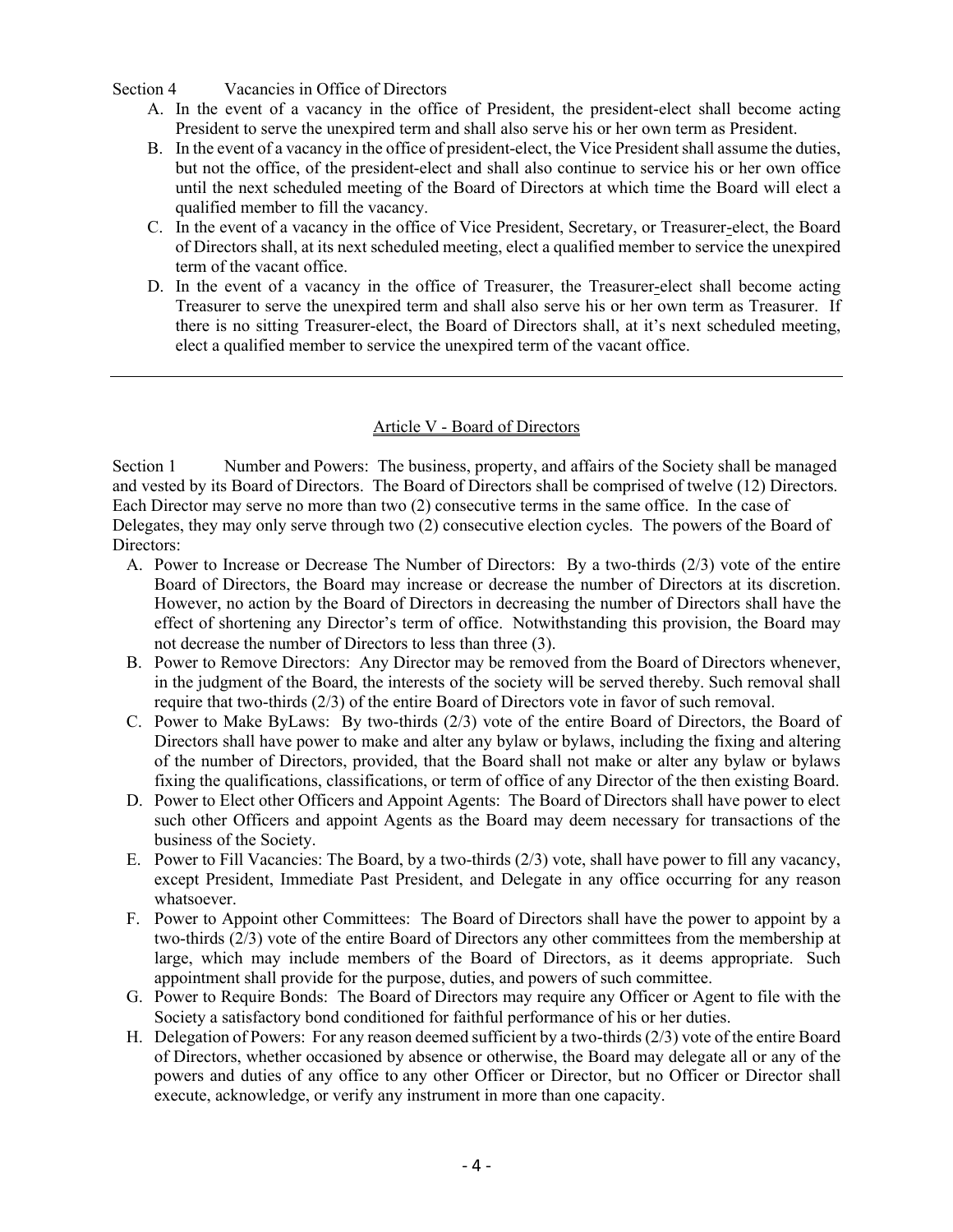- I. Action by Unanimous Written Consent: If and when the Directors shall unanimously consent in writing or electronically to any action to be taken by the Society, such action shall be a valid corporate action as though it had been authorized at a meeting of the Board of Directors.
- J. Executive Committee
	- 1. The Executive Committee of the Board of Directors shall consist of the President of the Society, President-Elect of the Society or Immediate Past-President of the Society, Vice President of the Society, Secretary of the Society, Treasurer of the Society, and the Senior Delegate. By a twothirds (2/3) vote of the entire Executive Committee, they shall have the power to act for the Board of Directors between meetings of the Board of Directors and such action shall be subject to ratification by the Board at its next meeting. The Executive Committee shall also function as the Finance Committee. The Executive Committee shall be chaired by the President of the Society.
- K. Compensation: Directors shall not receive compensation for their services as Directors.

### Section 2 Composition of the Board of Directors and Term of Office:

The Board of Directors shall be comprised of the following:

- A. The President serving a two-year term, alternating in even years. Term will begin in August, but will only sit on the board as a non-voting member until January when their term begins. Past president will remain on the board one year past their term and president-elect will sit on the board thereafter for a one-year term.
- B. The President-Elect, serving a one-year term.
- C. The Immediate Past President, serving a one-year term.
- D. The Vice President, serving a one-year term.
- E. The Secretary, serving a two-year term, in alternating odd years.
- F. The Treasurer, serving a two-year term, in alternating odd years.
- G. Senior delegate to the AARC House of Delegates, serving a four-year term, serving alternate terms with the Junior Delegate.
- H. Junior Delegate to the AARC House of Delegates, serving a four-year term, serving alternate terms with the Senior Delegate.
- I. One (1) Regional Director will be elected from each of the five regions within the Society's boundaries, serving a two-year term. The regions shall be:
	- 1. The Central Region, which will include Bernalillo, Torrance, South Sandoval (cities of Bernalillo and Rio Rancho) and Valencia Counties. The Director will be elected in evennumbered years.
	- 2. The Northwest Region, which will include San Juan, McKinley, Rio Arriba, North Sandoval County and Cibola Counties. The Director will be elected in odd-numbered years.
	- 3. The Southwest Region, which will include Catron, Socorro, Grant, Hidalgo, Luna, Dona Ana, and Sierra Counties. The Director will be elected in even-numbered years.
	- 4. The Southeast Region, which will include Eddy, Lea, Lincoln, Chaves, Curry, Roosevelt, DeBaca, Otero, and Guadalupe Counties. The Director will be elected in odd-numbered years.
	- 5. The Northeast Region, which will include Quay, San Miguel, Santa Fe, Harding, Union, Colfax, Taos, Mora, and Los Alamos Counties. The Director will be elected in even-numbered years.

Section 3 Vacancies: Vacancies on the Board of Directors shall be filled by election by the remaining Directors: Each person so elected to fill a vacancy shall remain a Director for the unexpired term of the Director he or she has replaced. For a vacancy in the office of Junior Delegate the Board of Directors may appoint a person to attend the HOD meeting as a substitute delegate until the next election is held and a new Junior Delegate can be elected.

#### Section 4 Meetings

A. Annual Meeting. The Board of Directors shall have one annual meeting, which shall be held in the Summer of the year. Additional business meetings shall be for the purpose of receiving reports and other business properly brought before the board.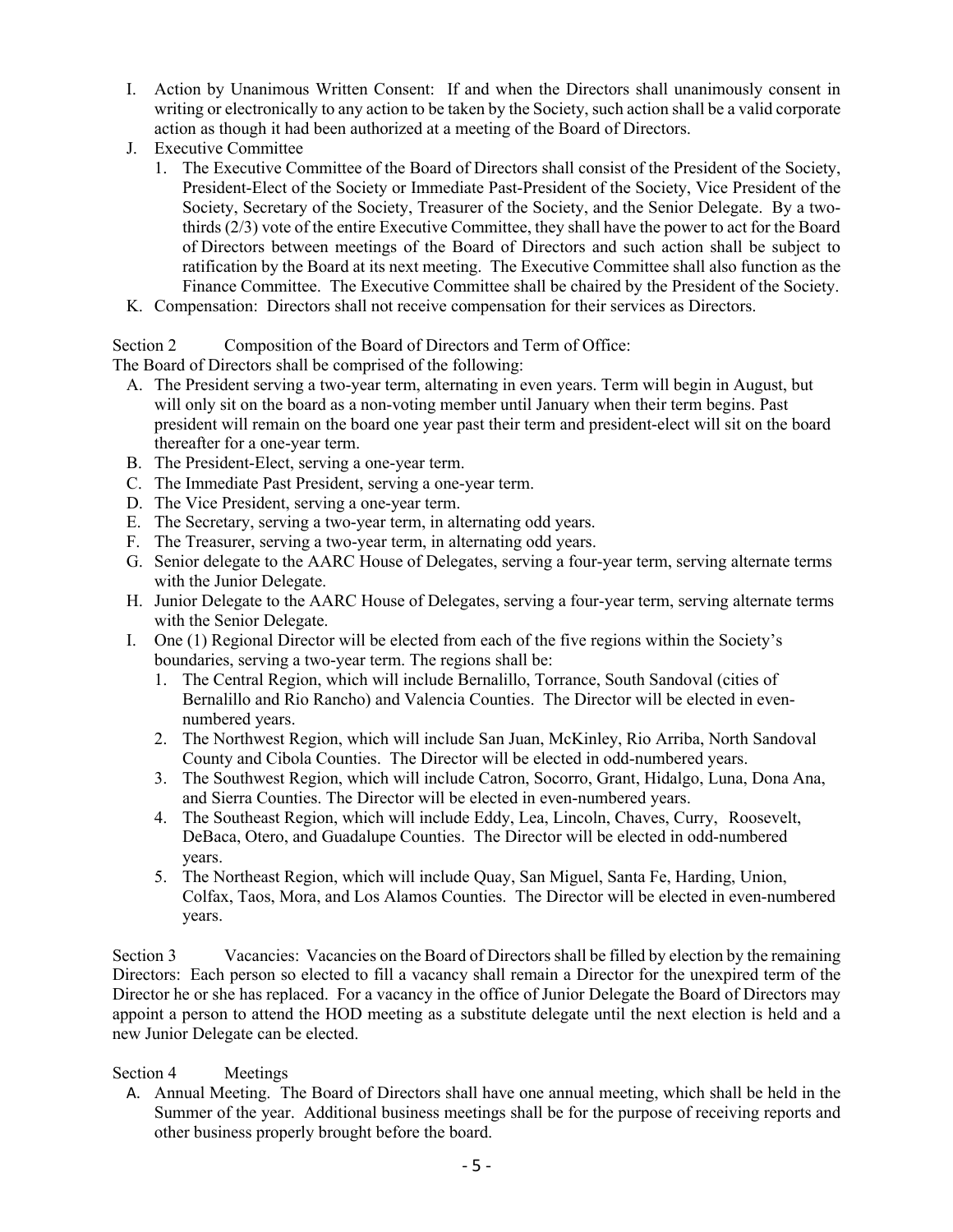- B. Notice of Annual Meeting. At least sixty (60) days prior to the date of the annual meeting of the Board of Directors, notice of the time and place of such meeting shall be provided, as herein provided, to each Director.
- C. Delayed Annual Meeting. If, for any reason, the annual meeting of the Board of Directors shall not be held during the Summer, such meeting may be called and held as a special meeting, and the same proceedings may be had there as at an annual meeting, provided that the notice of such meeting shall be the same as herein required for the annual meeting, namely, not less than a sixty (60) day notice.
- D. Regular Meetings of the Board. Regular meetings of the Board of Directors shall be not less than once every calendar quarter at such time and place as the Board of Directors shall determine. At least 30 days prior to the date of the regular meeting of the Board of Directors, written and/or electronic notice of the time and place of such meeting shall be provided to each Director.
- E. Special Meeting of the Board. Special meeting of the Board of Directors may be called by the President or upon written request of four (4) members of the Board of Directors at any time by means of such notice of the time, place, and purpose thereof to each Director as the President in his or her discretion shall deem sufficient, but action taken at any such meeting shall not be invalidated for want of notice if such notice shall be waived as herein provided.
- F. Notices and Mailings: All notices required to be given by any provision of these Bylaws shall state the authority pursuant to which they are issued (such as "by order of the chairman", or "by order of the Board of Directors" as the case may be) and shall bear the written, stamped, typewritten, printed or electronic signature of the secretary. Every notice shall be deemed duly served when the same has been deposited in the United States mail, with postage fully prepaid, or electronically plainly addressed to the addressee at his or her last address or e-mail appearing upon the records of the corporation.
- G. Waiver of Notice. Notice of the time, place and purpose of any meeting of the Board of Directors may be waived in writing, either before or after such meeting has been held, as described in Section F above.

# Section 5 Ouorums

- A. Quorum of Directors: A majority of the Directors, exclusive of proxies, shall constitute a quorum.
- B. Quorum of Members: Twenty-five percent (25%) of the Active and Life members shall constitute a quorum at any meeting of the membership.

#### Section 6 Voting and Proxies

- A. Each Director shall, at every meeting of the Board of Directors, be entitled to one vote in person or by proxy upon each item of business properly submitted to a vote.
- B. Proxies.

A Director may authorize any other Director to exercise his or her vote by proxy if he or she is unable to attend any given meeting of the Board. A proxy shall be operative only for the meeting specified and only if it is signed by and/ or electronically submitted by the absent Director and filed with the Secretary prior to the Board meeting for which it is designated. Unless otherwise limited by the absent Director, the proxy shall apply to all items of business properly presented at the meeting. No Director in attendance shall be permitted to represent more than one other Director by proxy at any meeting of the Board of Directors.

C. Other Vote.

Whenever, in the judgment of the Board of Directors, it is necessary to present any business to the membership prior to the next annual membership meeting, the Board of Directors may, unless otherwise required by these Bylaws, instruct the Nominations Committee to conduct a vote of the membership by other means or ballot. The question thus presented shall be determined according to a majority of the valid votes received by established means within thirty (30) days after such a submission except in case of changes in the Bylaws when a two-thirds (2/3) majority of the valid votes is required. Any and all actions approved by the members, in accordance with the requirements of this Article, shall be binding upon each member thereof. Any amendment to the Bylaws of this Society shall be presented to the membership at least thirty (30) days prior to a vote, as provided in Article XIII of these Bylaws concerning amendments.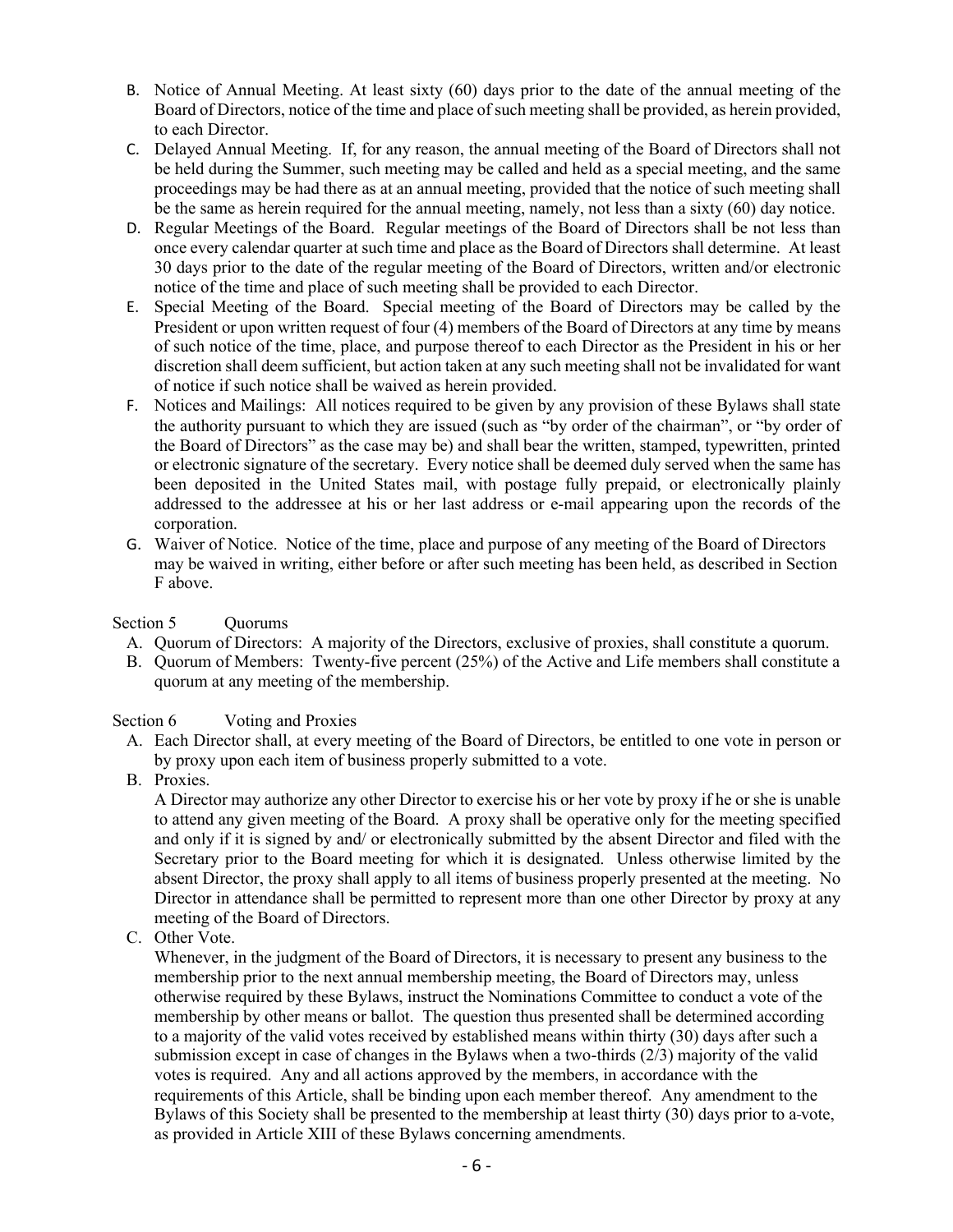### Article VI - Annual Business Meeting

Meetings of the membership of the Society shall be held at least one time annually and at such times and places as established by the Board of Directors of the Society

### Article VII - Delegates

Section 1 Composition

The Delegation of the Society shall consist of two delegates, a Senior Delegate and a Junior Delegate who shall serve staggered four-year terms. At the expiration of the Senior Delegates term the Junior Delegate will assume the title and duties of the Senior Delegate.

#### Section 2 Purpose

The Delegates shall serve as a representative body of the general membership and the representative body of the Chartered Affiliates of the AARC. It shall participate in the establishment of the goals and objectives for the Association and participate in the governance of the Association.

#### Section 3 Duties

The duties of the Delegates shall be those specified in the Bylaws of the AARC, Article VII, SECTION 3 and as provided for by the Society's Board of Directors.

#### Section 4 Election of Delegates

The Delegation of this Society to the House of Delegates of the AARC shall be elected as specified in the Bylaws of the AARC, Article VII, Section 5, and as provided for by the Society's Board of Directors.

#### Section 5 Vacancies

In the event of a vacancy in the office of Senior Delegate, the Junior Delegate shall assume the office of Senior Delegate. In the event of a vacancy in the office of Junior Delegate, the vacancy will be filled in compliance with Article V, Section 4 of this instrument.

#### Article VIII - Committees

Section 1 Standing Committees The members and Chairs of the following standing committees shall be appointed by the President of the Society, subject to the approval of the Board of Directors, to serve for a minimum term of one (1) year, subject to reappointment.

#### Section 2 Composition and Duties of Committees

- A. Membership Committee
	- 1. This committee, through networking, shall encourage and promote membership in the AARC and in the Society in such a manner as approved by the Board of Directors. At minimum, the committee members will be five (5) Regional Directors.
	- 2. Chair: Vice President.
- B. Elections and Nominations Committee
	- 1. It shall be the duty of this Committee to make the final critical appraisal of candidates to see that the nominations are in the best interests of the AARC and the Society through a consideration of personal qualifications and geographic representations, as applicable.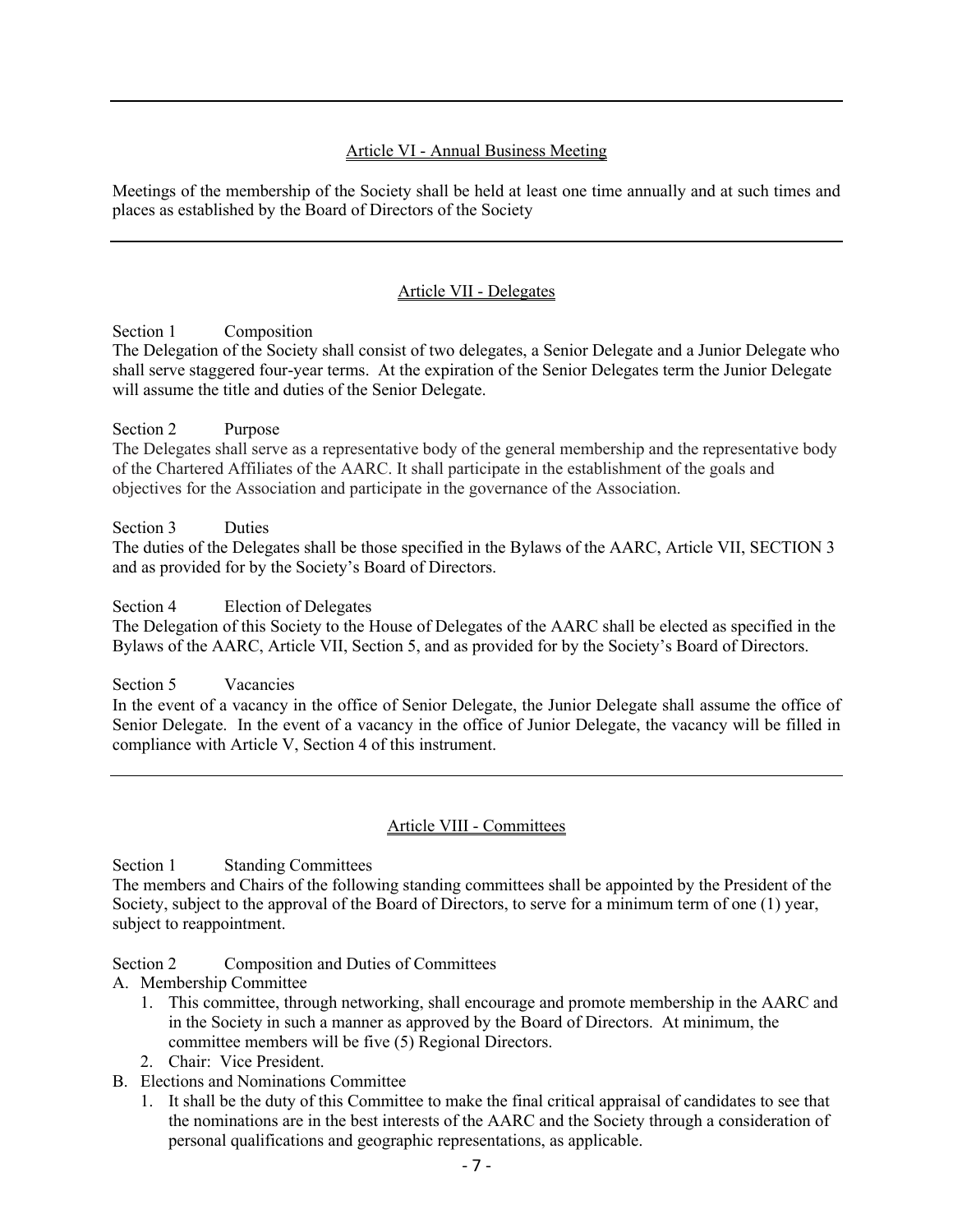- 2. This Committee shall prepare, receive, verify, and count ballots for all elections held during the calendar year.
- 3. Chair: Senior Delegate.
- C. Judicial Committee
	- 1. This Committee shall review formal written complaints against any individual Society member charged with any violation of the Society Bylaws or otherwise with any conduct deemed detrimental to the Society or the AARC. Complaints or inquiries may be referred to this Committee by the Judicial Committee of the AARC.
	- 2. If the Committee determines that the complaint justifies an investigation, a written copy of the charges shall be prepared for the Medical Advisor(s) or his or her designee with the benefit of legal counsel, if deemed advisable.
	- 3. A statement of charges shall then be served upon the member and an opportunity given that member to be heard before the Committee.
	- 4. After careful review of the results of the hearing conducted with the benefit of legal counsel, when the Chair of the Committee deems counsel necessary or desirable, the Committee shall make recommendations for action to the Board of Directors and shall forward a complete report including copies of all documents to the Chair of the Judicial Committee of the AARC.
	- 5. Chair: Immediate Past-President/President-Elect.
- D. Program and Education Committee
	- 1. This Committee shall consist of at least five (5) members and be so constructed as to provide experienced members for program and education planning.
	- 2. The Medical Advisor(s) or his or her designee will be a consultant member of this Committee.
	- 3. Chair: Appointed by the President with Board of Directors approval.
- E. Communications and Public Relations Committee
	- 1. The Committee shall concern itself with the Society's public image with all healthcare organizations, government agencies, other allied health associations, and the public through dissemination of information regarding Respiratory Care and the activities, positions, and perspectives of the Society and the profession.
	- 2. This Committee shall concern itself with the execution of publications and presentations of this Society with the public, healthcare organizations, and other organizations through dissemination of information concerning Respiratory Care.
	- 3. This Committee shall maintain such a liaison as has been established by the Board of Directors with other organizations whose activities may be of interest to the members of this Society. This shall include the preparation of publications, programs, and items to bring the message of Respiratory Care, the Society and the AARC to medical, nursing, and hospital groups as well as educational facilities where use of such material can be expected to recruit new people to the field of Respiratory Care. Such material shall be subject to the approval of the Medical Advisor(s).
	- 4. Chair: Appointed by the Board
- F. Bylaws Committee
	- 1. This Committee shall receive and prepare all amendments to the Bylaws for submission to the Board of Directors. This Committee may also initiate such amendments for submissions to the Board of Directors.
	- 2. Chair: Junior Delegate

Section 3 Special Committees and other Appointments Special committees may be appointed by the Board of Directors.

# Article IX - Society Medical Advisor

The Society shall have at least one (1) Medical Advisor.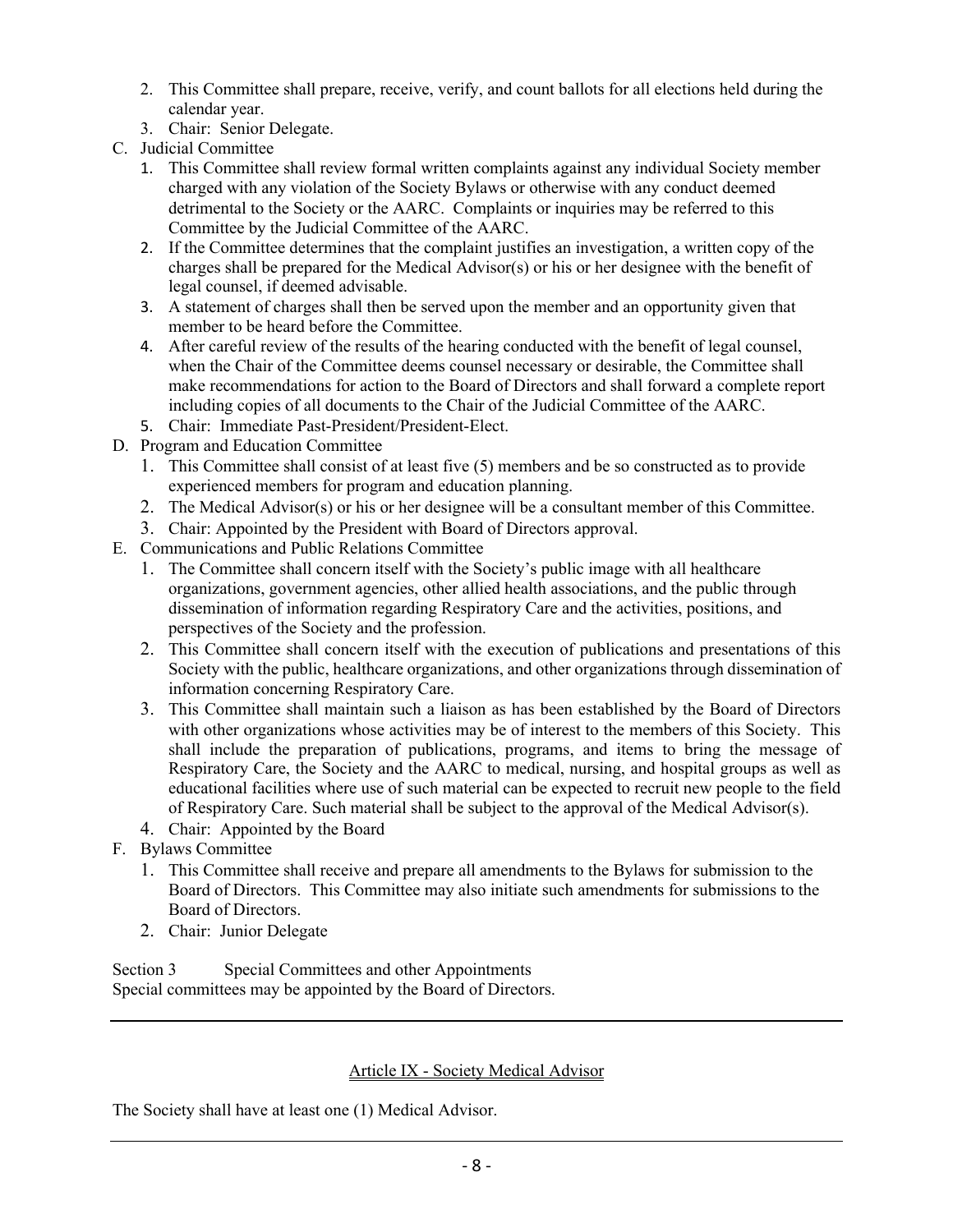# Article X - Indemnification

Section 1 Indemnification of Officers and Directors.

Except as otherwise provided in Section B of this Article, the Society shall indemnify an individual made a party to a proceeding because he or she is or was an Officer of Director against liability incurred in the proceeding if:

- (1) he or she conducted himself or herself in good faith; and
- (2) he or she reasonably believed:
	- (a) in the case of conduct in his or her official capacity with the Society, that his or her conduct was in its best interest; and
	- (b) in all other cases, that his or her conduct was at least not opposed to the Society's best interest; and
- (3) in the case of any criminal proceeding he or she had no reasonable cause to believe his or her conduct was unlawful.

The termination of a proceeding by judgment, order, settlement, conviction, or upon a plea of nolo contendere or its equivalent is not, of itself, determinative that the Officer or Director did not meet the standard of conduct described in this Section.

# Section 2 Indemnification Prohibited.

The Society may not indemnify an Officer or Director under this Article:

- (1) in connection with a proceeding by or in the right of the Society in which the Officer or Director was adjudged liable to the Society: or
- (2) in connection with any other proceeding charging improper personal benefit to him or her, whether or not involving action in his or her official capacity, in which he or she was adjudged liable on the basis that personal benefit was improperly received by him or her.

# Section 3 Limit on Indemnification.

Indemnification permitted under this Article in connection with a proceeding by or in the right of the Society is limited to reasonable expenses, costs, and attorney's fees in connection with the proceeding.

# Section 4 Reasonable Expenses Covered

The Society shall indemnify an Officer or Director who was wholly successful, on the merits or otherwise, in the defense of any proceeding to which he or she was a party because he or she is or was an Officer or Director of the Society against reasonable expenses incurred by him or her in connection with the proceeding.

# Section 5 Advance Payment Available.

The Society shall pay for or reimburse the reasonable expenses incurred by an Officer or a Director who is a party to a proceeding in advance of final disposition of the proceeding if:

- (1) the Officers or Director furnishes the Society a written affirmation of his good faith belief that he or she has met the standard of conduct described in Section 1 of this Article;
- (2) the Officer or Director furnishes the Society a written undertaking, executed personally or on his behalf, to repay the advance if is ultimately determined that he or she did not meet the standard of conduct; and
- (3) a determination is made that the facts then known to those making the determination would not preclude indemnification under this Article.

# Section 6 Maximum Benefit Intended.

The Society intends this Article to be construed to give the maximum indemnification permitted under N.M.S.A. §53-8-26 to the Officers and Directors of the Society.